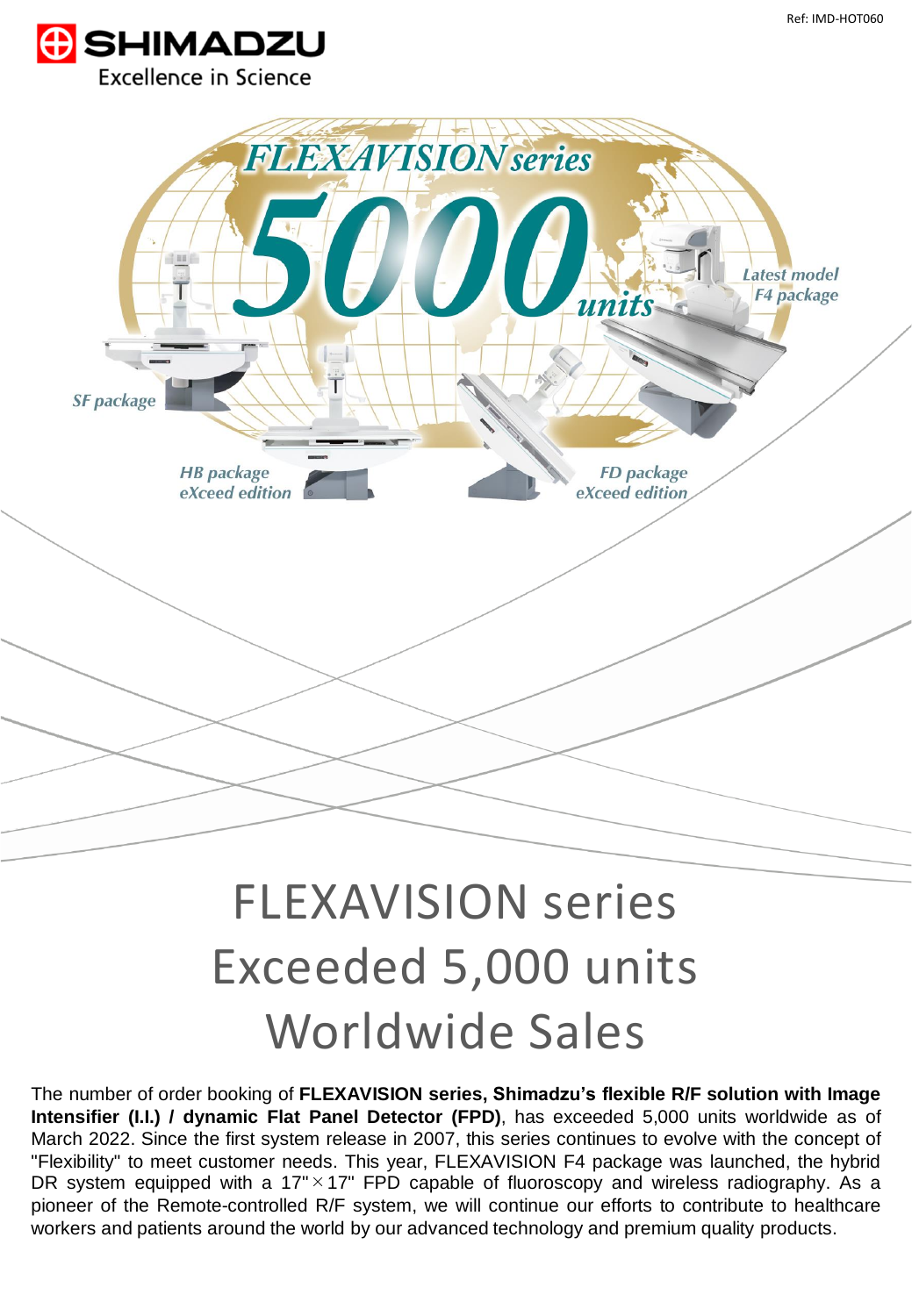## **Milestones of FLEXAVISION series**

in 2007 FLEXAVISION SF/HB/FD package with I.I., the FLEXAVISION first series, launched.

- in 2010 FLEXAVISION F3 package with portable FPD launched.
- in 2016 FLEXAVISION DR, I.I.-based system combining with wireless FPD / DR, launched.
- in 2017 Achieved 3,000 orders worldwide

FLEXAVISION eXceed edition for HB/FD package launched.

Shimadzu receives "2017 Global General Radiography Product Line Strategy Leadership Award" from Frost & Sullivan.

in 2022 FLEXAVISION F4 package launched, which has a  $17'' \times 17''$  FPD capable of fluoroscopy & wireless radiography. Combining a bucky stand and ceiling-mounted X-ray tube maximizes the room productivity. This hybrid DR system offers the flexibility to configure an examination room tailored to your needs.

FLEXAVISION SF/HB/FD package was also reborn with new coloring.

in 2022 FLEXAVISION series exceeded 5,000 units worldwide.

*FLEXAVISION series continues to move you forward !*

## FLEXAVISION F4 package Our latest model

FLEXAVISION F4 has a lighter, detachable, wireless 17x17-inch FPD not just for Fluoroscopy but for General Radiography. This unique detector transforms the Digital RF unit into a 2-in-1 system with ease and minimizes your investment using the single portable FPD.